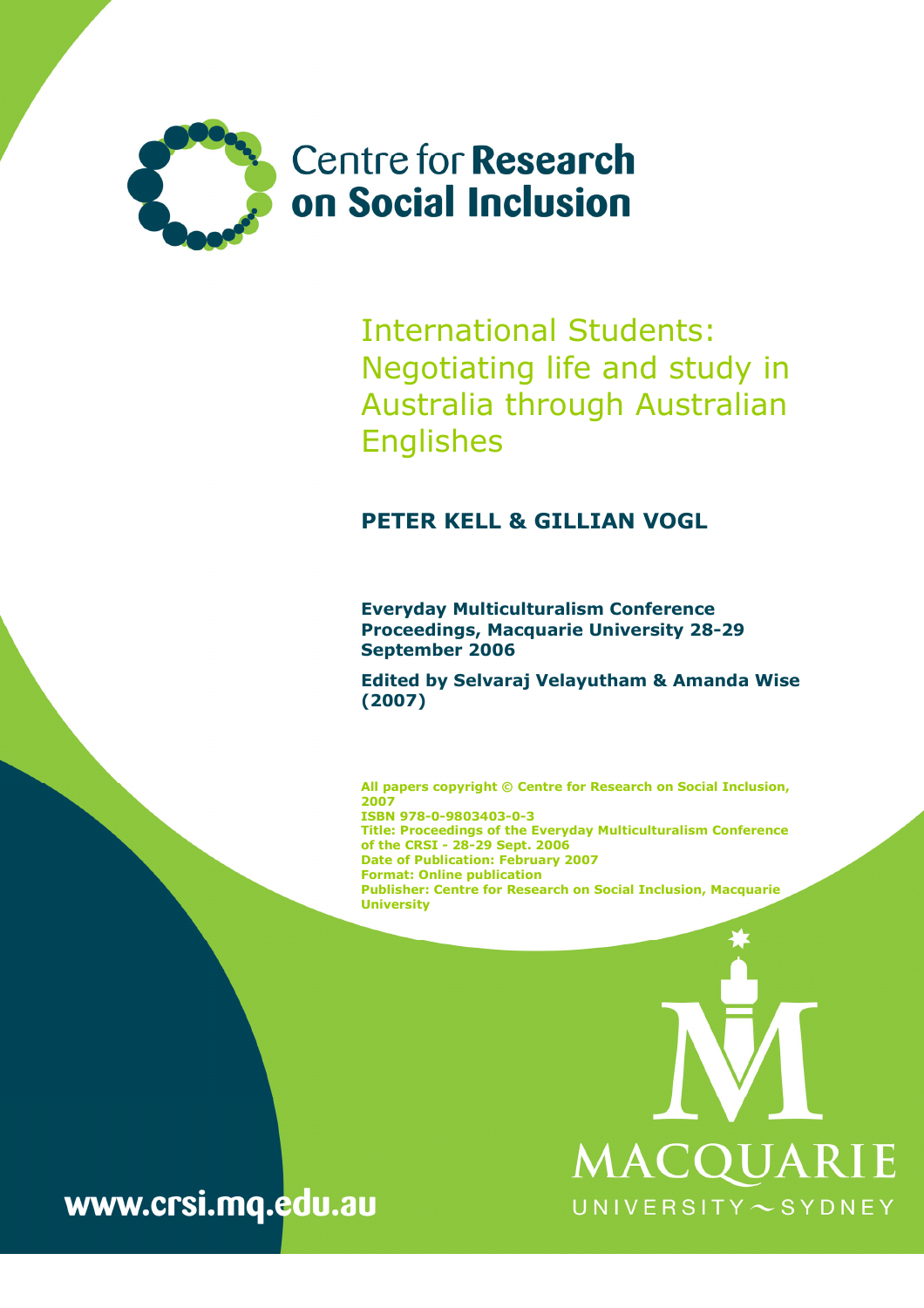# International students: Negotiating life and study in Australia through Australian Englishes

PETER KELL and GILLIAN VOGL

Faculty of Education, University of Wollongong

## Why is English so dominant and which English?

There is one salient feature that differentiates English from other Asian and European global languages. It is the way in which English has been subject to commodification and characterized as a marketable product (Habermas, 1990). In the context of a postindustrial society, English has assumed an important status as providing access to economic, educational and immigration opportunities (Singh, Kell & Pandian, 2002).

For the first 100 years after Europeans settled in Australia, English was in fact a minority language. The main languages were spoken by the Aboriginal people of the Australian continent and were estimated to be about 250 language groups spoken by an estimated million people. The most common language spoken by non-Aborigines was in fact Gaelic that was the language spoken by the majority of convicts who were prisoners transported to Australia by the British government from 1788 to 1830.

From the mid 1850s the ascendancy of English can be attributed to both the growth of Australian nationalism within the umbrella of the British Empire, the growth of compulsory schooling using English as the medium of instruction and the genocide of Aborigines which saw the numbers of indigenous language speakers drop. The Irish and Gaelic tradition is commonly seen to have strongly influenced the accent, tone and vocabulary of Australian English. Australian English emerged as a local variety and was typified and characterized by a distinctive accent described as high-pitched, nasal, lazy or drawling. Australian English has been depicted as featuring informality, abbreviated expressions, rhyming slang, as well, as descriptive similes. The intonation is also seen as a "questioning intonation" with a rising terminal and has phonetic pattern that is truncated. Thus the word Australia becomes "Ostryan" and the shortening of words means words, such as, football become "footie. This pattern of speech can be seen in the sentence "Do you know where the library is? which in Australian idiom is, "du yu no vear dha laabrari iz?"(Strong, 2005).

Australian English vocabulary is a hybridisation of Gaelic, Welsh, Scots, London Cockney, Northern English dialects, as well, as some Indigenous, Malay and Polynesian words (Angelo, 1994 et al; Bowles, 1986). The informal and colloquial nature of Australian English is described by Angela et al as:

"It is said of Australian English that it has a wide range of inventive and colourful slang and colloquialism. It is perhaps truer to say that a range of colloquialism is much the same as in any other language but Australians make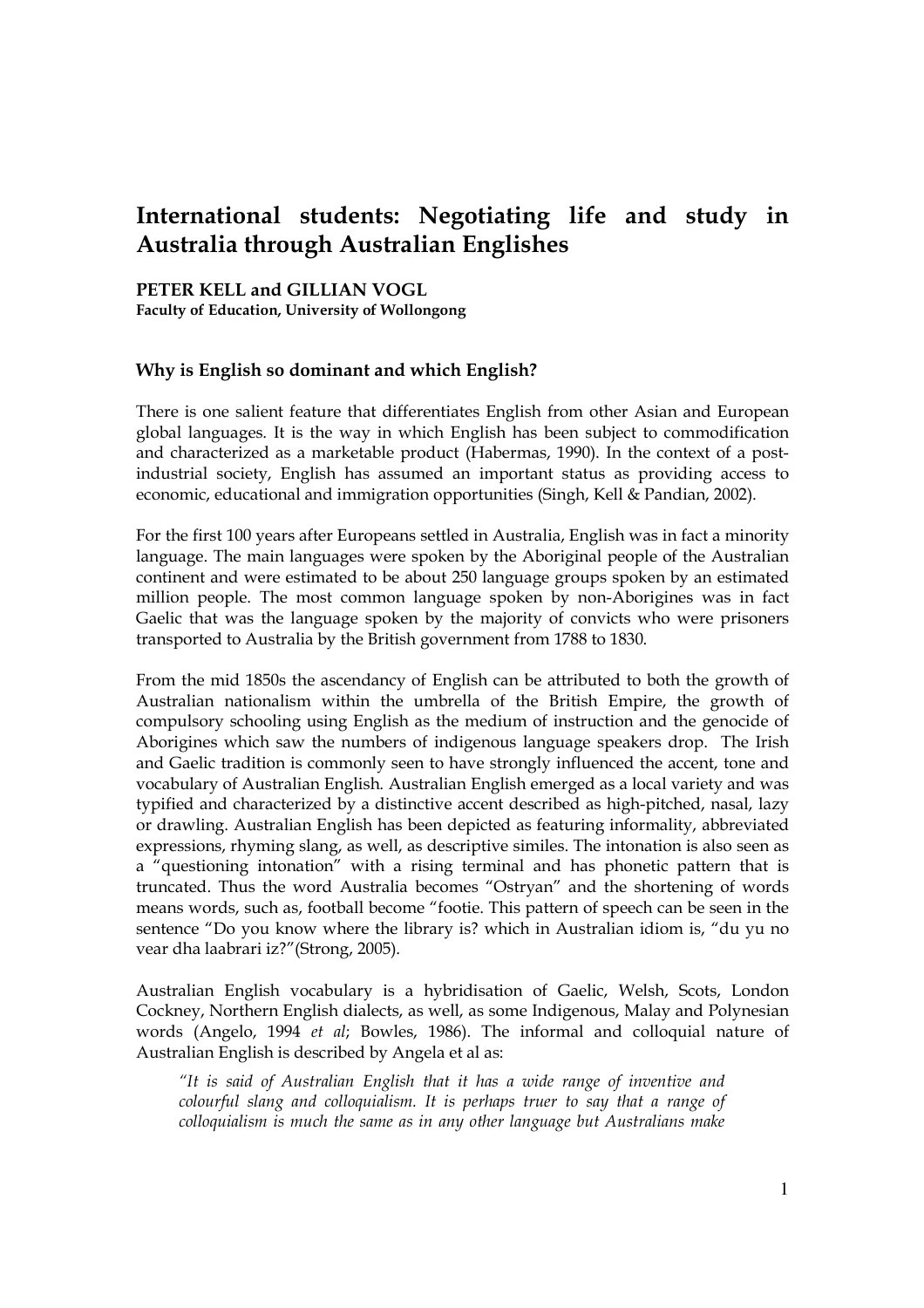#### more of it. Indeed they sometimes flaunt it"(Angelo, et al., 1994).

The Australian idiom has been identified as part of the emerging Australian character. The informal and abbreviated nature of Australian English is seen as a form of resistance to the domination of the English colonial masters who attempted to replicate the life and style of the English in language and culture. Nationalist literature in newspapers and journals, such as, the Bulletin and the "Bushman's Bible", recognized and popularised the Australian vernacular citing its existence as evidence of a national character (Clarke, 1969). These national characteristics were also associated with racism and the formation of the Australian state was based on restrictive immigration that excluded non-whites when Australia was federated in 1901. Language occupied an important part in the processes of selection and inclusion of migrants after 1901 with migrants being required to successfully complete a dictation test in a European language for entry.

In his work on the uses of languages, Bourdieu (Jenkins, 1992: 152) claimed that language could not be understood without close attention to the cultural context in which it was situated. Language and culture are interwoven. Language is firmly embedded in social relationships and language is a part of the struggle over the production of culture with cultural reproduction confirming and legitimising the existing social order. Belying the unity of standard languages is a symbolic domination in which non-standard languages are given less dominance (Hanks 2005: 75).

While formal British English was firmly established as the language of the Australian state in aspects of orthodox Anglo-Saxon political, social and cultural aspects of Australian life, the more informal and idiomatic forms of Australian English were popularised. Australian variations of English were generally marked by class, regional and social divisions and were subject to considerable scrutiny by the state. Attempts by supporters of standard British English to censor and restrict these variations were evident in organizations such as the Australian Broadcasting Commission who introduced rigid style guides for the pronunciation, grammar and vocabulary of broadcasters (Singh, Kell & Pandian, 2002). The tensions between notions of appropriate English and Australian English have characterized debates around English in Australia that continue today.

#### Internationalisation, International students and English

This paper focuses on the issues confronting international students in academic and social life in Australia. The internationalisation of the university had included the increased use and reliance on English as the lingua franca of higher education. However, in the current climate while there has been an increased policy focus on English proficiency, this focus has tended to see English as disconnected from culture and has also failed to recognise the hybridity of Englishes that exist in Australia and the connection between international students successful negotiation of these Englishes and their well-being.

A crucial element in the achievement of success for international students is not only their academic adjustment but also their adjustment to the social and cultural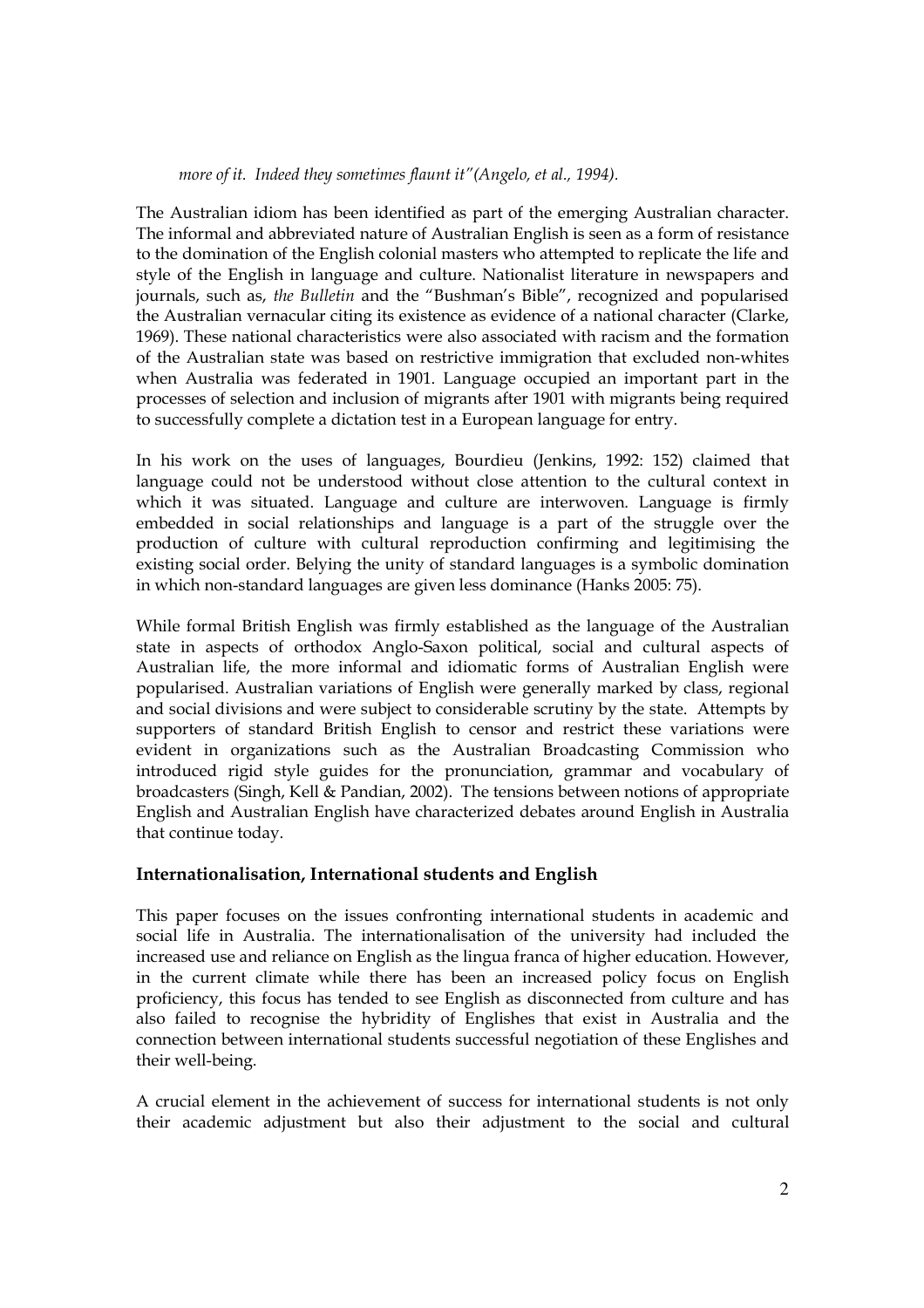environment. While academic success may heighten a student's confidence, social and cultural adjustment can be important factors that lead to this academic success (Novera 2004: 475). According to Cameron and Meade (2002), there is a tendency to view international students, particularly Asian students as a homogenous group. Thus, while it is important to be aware of the heterogeneity of the international student population, recent research suggests that there are a number of common difficulties which many international students face in terms of their adjustment and well being. These include, homesickness, financial difficulties, language difficulties, problems dealing with university staff and other authorities, loneliness, isolation from other classmates and anxiousness about speaking in the classroom in front of classmates and lecturers (Leder & Forgasz, 2004: 195; Novera, 2004: 476; Roberstson et al., 2000: 94; Scheyvens et al., 2003).

A number of studies suggest that many international students prior to coming to Australia have spent many years learning to speak English and thus enter the country unaware of the extent to which local accents, fast speech and Australian colloquialisms are going to reduce their ability to speak and understand English in Australia (Scheyvens et al., 2003). It is not only English language that prevents students from speaking and mixing with local students but also knowing what to speak about (Novera, 2004: 480).

#### Global English in the Global University

The research that will be described below was part of a much larger trans-national project funded by the Global Development Network of the World Bank. The research project explored the question of how to enhance the usage and proficiency of English in universities in the Asia Pacific and Australia. The were two nodes of research, one in Malaysia conducted by Ambigapathy Pandian of the University of Sains Malaysia and one in Australia. The research from which this data emerged was part of this study and was conducted by Peter Kell and Gillian Vogl as part of the Australian node. This node was conducted in a highly regarded public university in a regional centre in Eastern Australia and for the purposes of this study is called Beachways University.

The data in this study was obtained through a combination of in-depth interviews and focus groups, with support staff, university management and international students. This paper concentrates essentially on the students' accounts of their own experiences in settling into the Australian university setting and the broader community. Initially, three focus groups were conducted comprising 30 students in total. Two of the students groups contained international students studying at the University English College and the other focus group included various international post-graduate students studying at the University. These focus groups included students from Indonesian, Indian, Taiwanese, Chinese, Japanese and Arabic backgrounds. 12 of these students were female and 18 were male and the majority of the students were in their twenties. On completion of the focus groups, four further one-on-one interviews were carried out with students from the university focus group in order to gain a more in-depth understanding of some of the issues that arose out of these focus groups. The focused groups lasted for approximately two hours and the interviews were approximately an hour.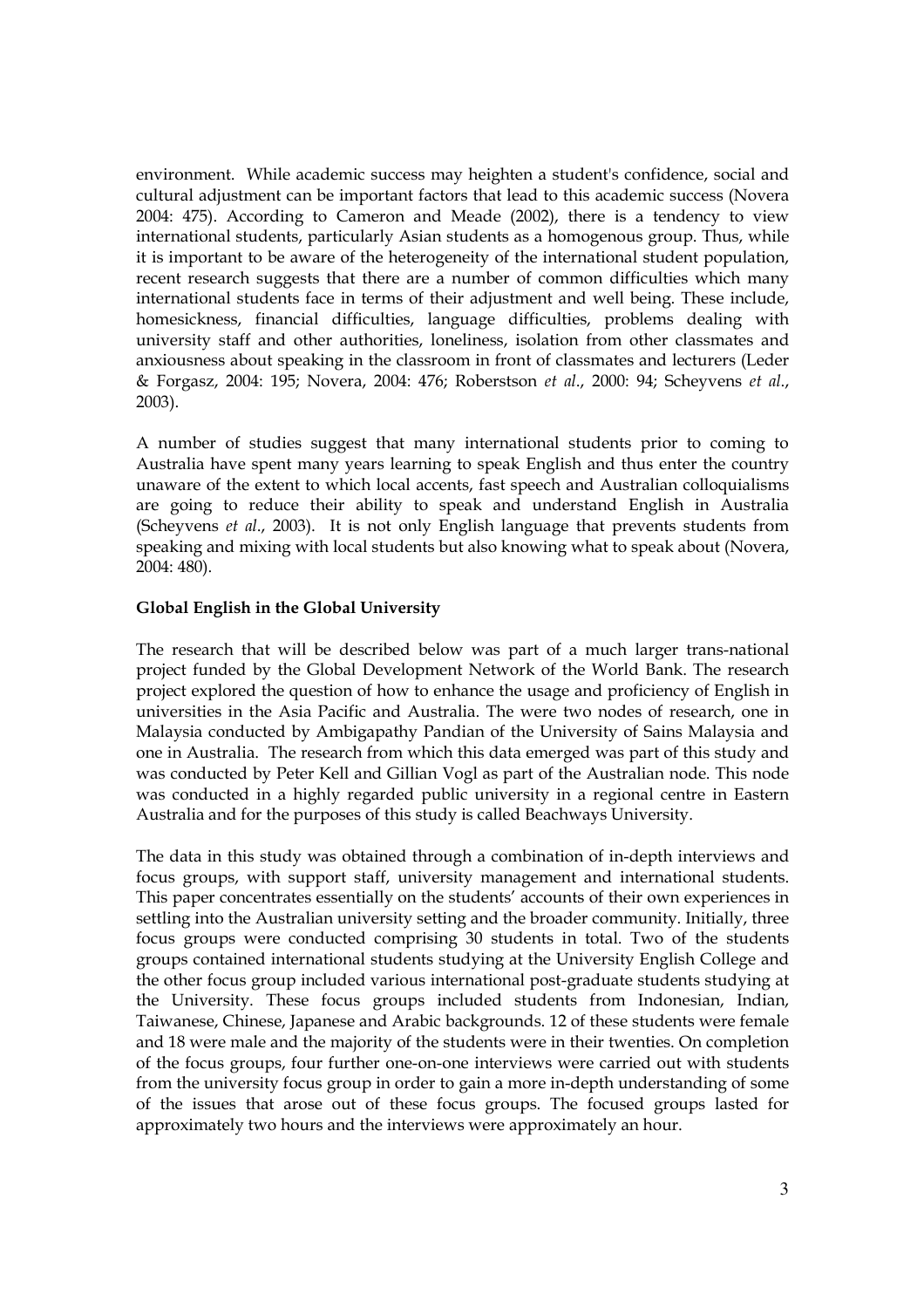Issues which were discussed and arose in the focus groups and further interviews included ambiguities over what students saw as 'English', initial difficulties in living and studying with English, experiences in the class room setting with regard to lecturers and peers, and interactions and relationships with domestic students.

## Global English in the Global University -Issues about living as a student in Australia

#### Written academic English

The majority of the students who participated in this research had been studying English since junior high school. This, however, largely involved reading and writing of an academic nature. Students from a number of different countries made comments, such as, "they teach in Japan to focus on grammar, especially writing and reading and they seldom teach us communication", "English is mostly concentrated on grammar and vocabulary (Iran)" and "In my country most people learn to read and write in English but spoken English is not important"(China).

Largely, students in this study stated that they felt the most anxious about listening and speaking in English. One of the major factors that led to many of the students' difficulties in understanding English was the Australian accent. Students mentioned that it was particularly difficult to understand the Australian accent out in the community. One of the students from Indonesia stated that the American and the Australian accent were different and in Indonesia they were used to hearing English spoken with an American accent. To this group Australians tended to mumble and slur words. Others were embarrassed when they spoke to 'Australians' and the Australians didn't understand what they were saying because of their accents. They felt that this was not only embarrassing for them when they were asked to repeat themselves but also embarrassing for the person who did not understand them. Other students stated that it didn't really matter about a person's accent as long as they spoke slowly and clearly.

They also found 'Australians' hard to understand because they shortened words. Australians even shortened University to "uni" which tended to confuse students who were used to a more formal type of English (Angelo et al., 1994).

An issue that arose from the focus group discussion was what the participants viewed as "English" in the first place. They differentiated between American and British English and then again between 'proper English' and the English they heard in Australia. As one student explained,

When I came to Australia, I'm thinking what is going on and they put every word together and it's very different, it's not like English but it's English.

Some of the support staff who were interviewed said that they explained to students that "English is an evolving language and that there are many different versions of it around the world" and that Australia is a multicultural country and so there is no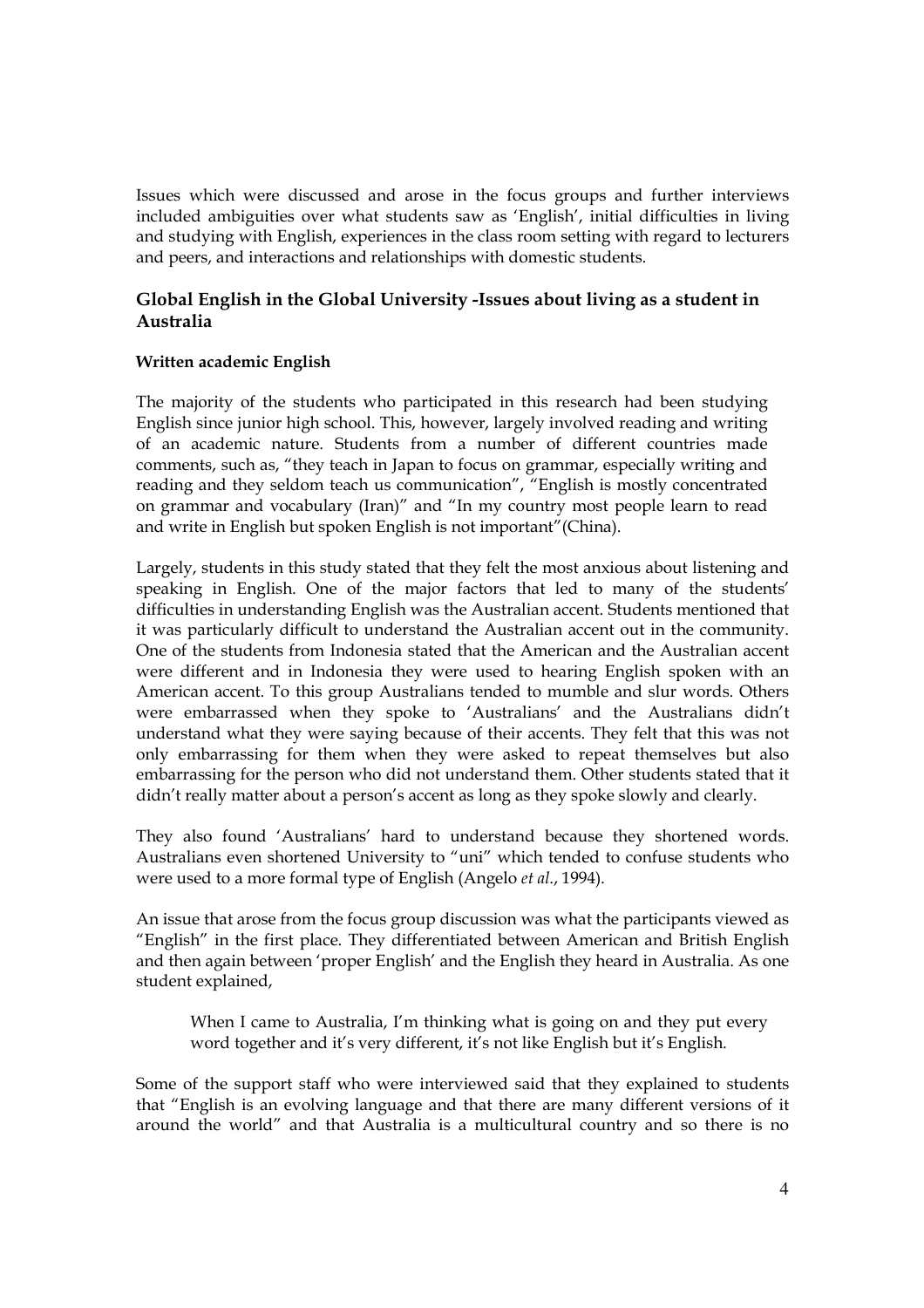correct or incorrect way to speak English as long as "you make yourself understood. That is all that matters".

Students lacked confidence in speaking to local students and found it difficult to understand what locals were saying but really wanted the experience of speaking conversational English and getting to know what they saw as Anglo-Australians.

In the focus groups, students who had been more successful in starting and sustaining conversations with 'Australians' spoke about the importance of establishing common ground. One of the students talked about the importance of watching popular television shows like "Home and Away" so that she could join in on discussions about these shows that took place at her workplace and in her seminars. Another participant talked about learning some Australian colloquialisms. He said that going up to people and saying "how is it going mate?" was a good conversation starter.

One of the students was very relieved when she discovered the importance of discussing the weather in Australia. She stated that:

That is another thing that I have picked up here, the conversation about how the day is and whether is it going to rain, that nice things to talk about. In India there is so much like electricity is off so you are trying to catch hold of the electrician or water has stopped coming so you are running around for the plumber. There is so many things going on, and the traffic jams, nobody really has time to stop and talk about the weather. Someone will start talking about, how is your son, how is your daughter and I have this problem, the fridge isn't working and my daughter is seeing a guy that I don't approve of. So that is another reason that sometimes I used to be very quiet. I am on the fifth floor and I am going down and on the fourth floor somebody else comes and it is just a nod and a smile as then I didn't know that I could talk about the weather.

Some of the international students believed that it was not that local students were unfriendly but rather that they also did not know how to initiate conversations with International students. A student mentioned that once the "ice was broken" then it had more to do with a student's personality than their culture as to whether or not a relationship developed. Other students found it hard as they felt that Australian students knew very little about their culture and countries of origin. As one of the students from our focus group stated:

I recognised one lady, myself I come from Indonesia and I asked her do you know about Indonesia and she said "I don't know Indonesia". And I asked her again about Bali and she said "I have been there six times". But she did not know about Indonesia.

Another student commented that 'Australians' who had been out of the country were much easier to approach and were "a lot more friendly" than those who had never left the country.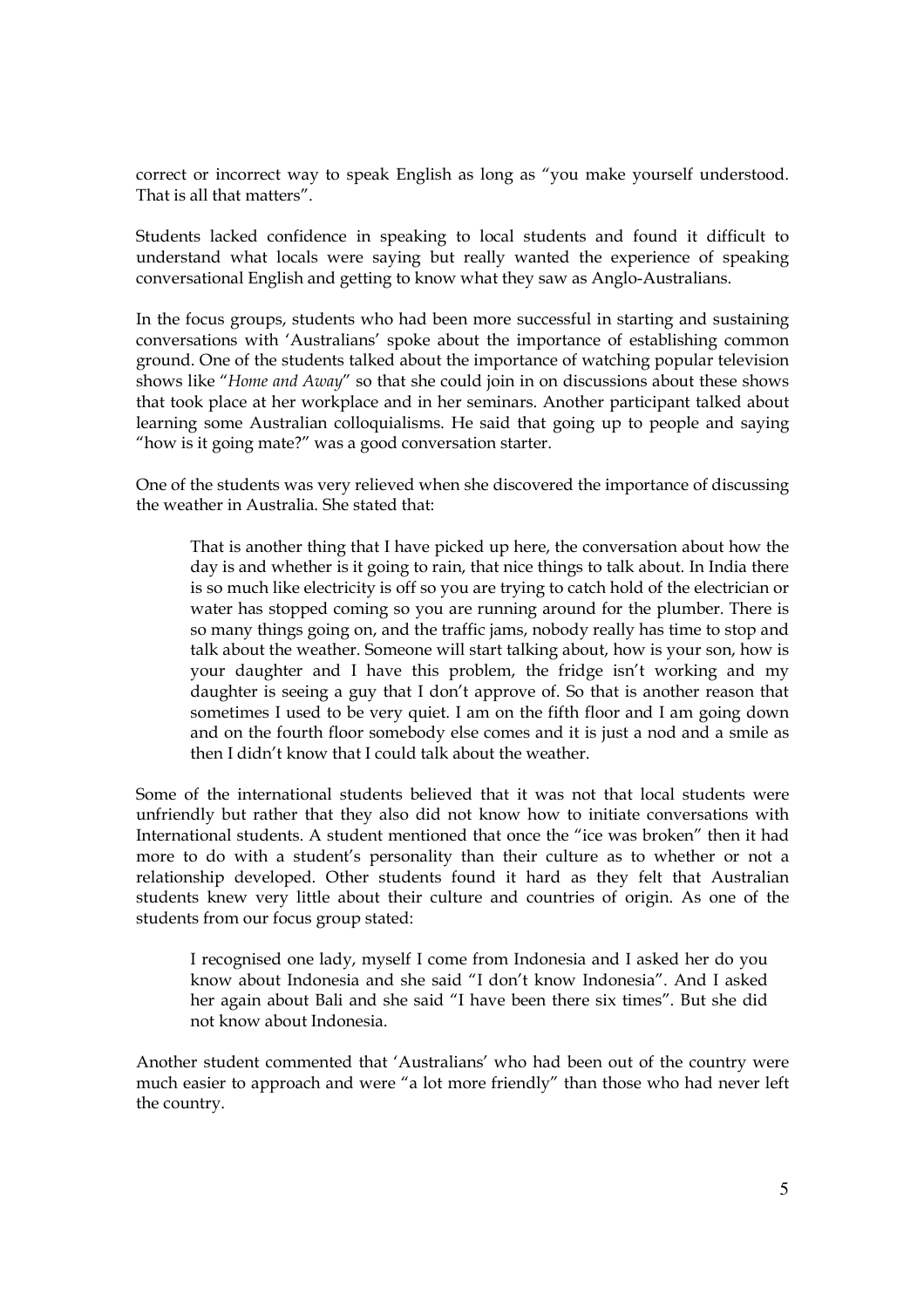#### Learning the culture

Some of the students took a while to get used to what they referred to as the 'informalness' or informality of Australians in terms of both the way they dressed and behaved. One student stated that;

And nobody even dreams of wearing thongs to university (laughs) that is unimaginable, I mean if my mum got to know that I wear slippers and come to the college, she would freak out.

Some students stated that it was hard to meet Australians because of the pub and club culture of many Australians. One of the students explained that there are two groups of International students, those who cannot go to pubs and drink because they cannot afford to and those who cannot drink alcohol for cultural and religious reasons.

Many of the Students found it difficult to follow what both their lecturers and classmates were saying due to both the speed with which they spoke and because of their use of Australian colloquialisms. One of the students said that she was once the only "Asian" in a group and that she did not understand a word of what was being said because everyone in her group talked in slang.

Some of the students perceived only their "Anglo" lecturers to be real Australians. However others recognised that Australia was as a multi-cultural country and that the notion of being an Australian was more complex than a simple connection with being white Anglo Celtic. A few students felt that their lecturers from non-English speaking backgrounds were less helpful, while others perceived them to be more helpful as they felt like these lecturers were more empathetic with their language issues. According to one of the support staff, most of the students were very happy with non-Anglo lecturers if they were good teachers. If they were not, however, this was then attributed to their ethnicity.

## Getting on with "Aussies"; Parallel worlds?

When students from the focus group were asked if 'Australians' wanted to get to know them most of the students felt that 'Australians' did not want to know them. Yet these participants were interested in getting to know 'Australians' and curious about their lives. Some of the reasons which students provided for their difficulties in forming relationships with 'Australians' were; they did not feel confident talking to 'Australians' or they felt that 'Australians' may not want to form relationships with them because of their own temporariness. Some felt that Australian students couldn't be bothered and that Australians were too busy due to work, family and study commitments.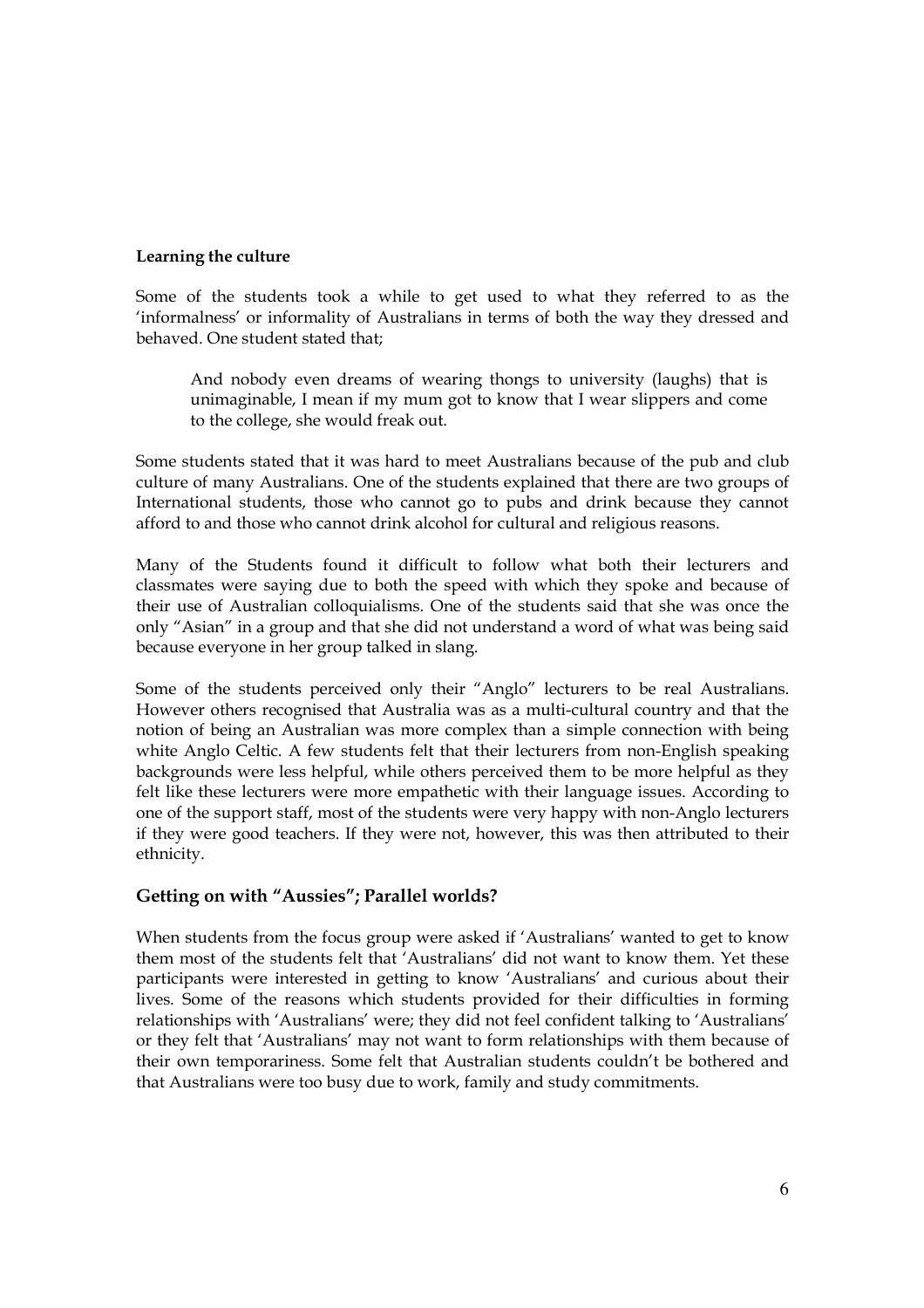On the surface it appeared that international students associated and socialised with students from their own backgrounds or exclusively with international students. However, when questioned in greater depth to review associations and connections in their day-to-day experiences, the picture was slightly different. It was not as though the students didn't spend a lot of time with others from their own background but further interviews suggested that they seemed to interact more with domestic students than they themselves initially recognised and recalled.

Some of the examples that students provided were attending barbecues with Australians and going out to the pub with work friends. One of the students who had hurt his back spoke about the very friendly interactions he had with his physiotherapist and also other hospital staff. His wife had also made friends with some Australians at the 'mothers group' that she attended. Indeed some recognised their associations through participation in work, sports and house sharing, all of which were not mentioned initially. This was partly due to the perception among international student that only Anglo students were real Australians.

#### Who are Aussies anyway?

While some of the participants believed that Australia was an ethnically diverse nation, many of the students appeared to view only Anglo Australians as 'real Australians'. These students talked about the typical Australian as a person who was "casually dressed, with a beer and a rucksack wearing thongs". As people who are "friendly and always smiling". "People who are casual, spend a lot of time at the Gym, like to be outside and not stay home and also who have more freedom".

## Productive futures: Thinking of new ways of working with English - What they said works

Students found that there were a number of factors that helped with both their proficiency in speaking and listening to English and also with their confidence with regard to speaking in English. Some suggested finding Australian roommates, another said that he read out aloud to himself to get his pronunciation right, others watched movies with English subtitles. Developing relationships, watching a few popular Australian TV shows and learning a few Australian colloquialisms all seemed to be identified as factors that helped.

In the community landlords were seen by some of the students as important in terms of both the friendship that they offered and for information about 'Australian culture'. Voluntary and paid work also provided a very good way for students to improve their English and develop bonds with others. One of the students stated that the call centre she had worked at had helped her enormously both with confidence in talking English and with an opportunity meeting other English speakers.

Many of the students spoke about how much easier it was to speak to children and old people. They felt that children spoke "pure English", old people spoke clearly and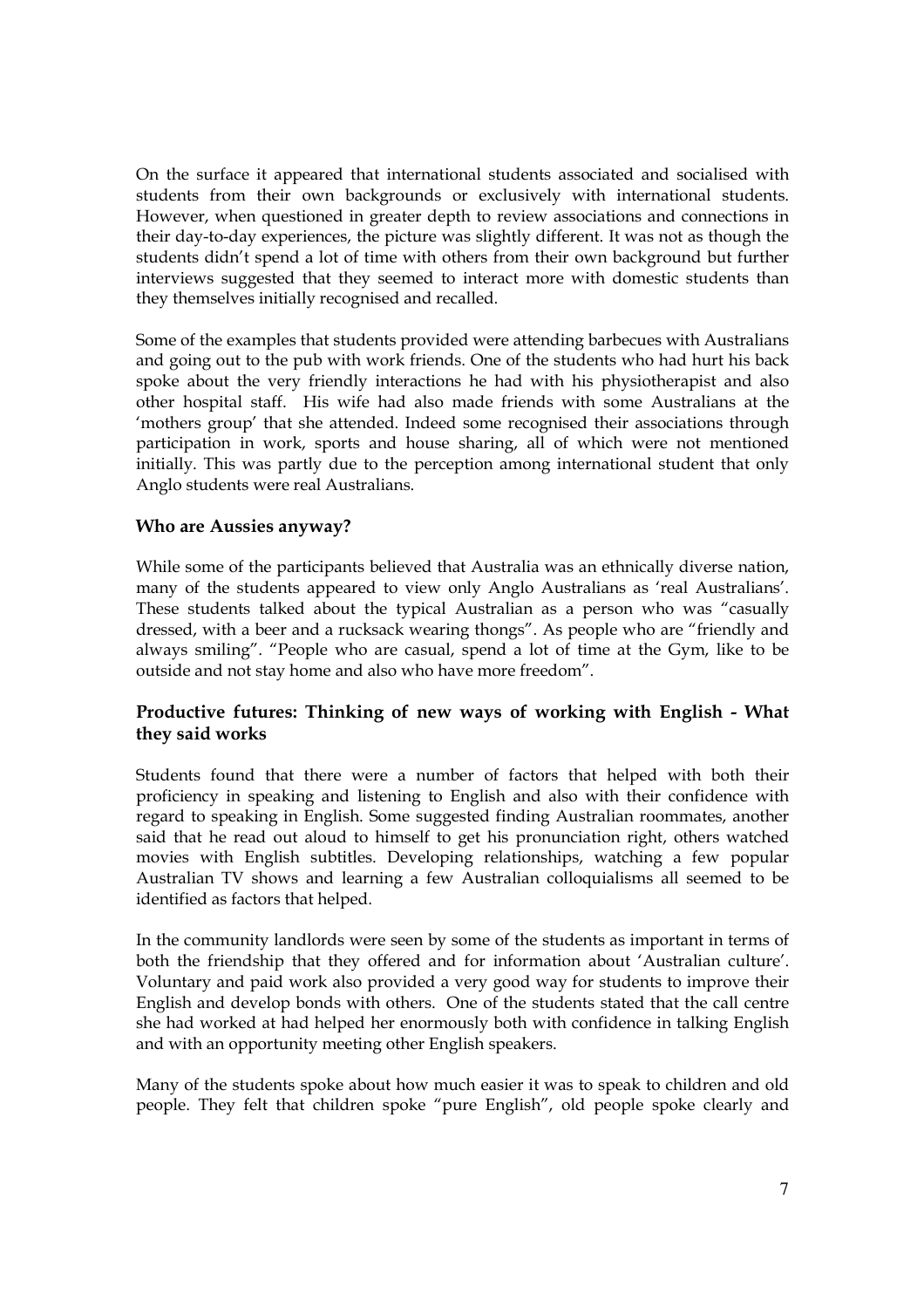slowly and mostly they were friendly and had time for conversations. They were generally seen as very helpful and understanding of the needs of international students.

## Conclusion

A theme emerging from this research suggests that there is an interconnection between English language proficiency and social interaction. The current policy settings interpret language as a disconnected "requirement to be met" but in reality the attainment of competence and proficiency is, from the perspective of those interviewed, dependent and related to the capacities of students to display social and cultural adaptation and interaction. This interaction is very often outside the academy and is often in language contexts that are very different from that which features in the academy. The possession of an understanding and ability to use colloquial and non-formal English is a key to initiating and maintaining social interactions within and outside the academy. It needs to be recognised in policy terms that the needs of students are often as much to do with developing social, cultural and lifestyle connections and networks that enable access to this colloquial Australian English as they are to do with academic preparation. While within the academy, a more formal type of English may have symbolic dominance, clearly the possession of a basic working knowledge of informal Australian English is important in reducing alienation, loneliness and homesickness and from the experience of informants is linked to the connection they make with the broader Australian community.

International students, or more particularly Asian students, have a willingness to make connections with Australian society but often express disappointment that this is hard to achieve because of a combination of lack of proficiency in colloquial English as well as unfamiliarity with the social norms and conventions of Australian life. In contradiction to the image of a friendly and "laid back" country, to some, Australians can appear ambivalent, distant and disinterested in international students and foreigners in general. This is attributed to "busy lifestyles"

International student's impression of a parallel world and disconnection from Australia and Australians was also exacerbated by confusion about who Australians are. There was on the part of some students a failure to recognise Australia as an ethnically diverse nation and that many Australians were in fact of Asian background. In reality many students had the impression that only White Anglo-Celtic Australians were genuine Australians. Images of the bushman and "Crocodile Dundee" stereotypes have tended to dominate the impression of who Australians are. Some students in the research challenged these narrow views and recognised that Australia was a multicultural, multiracial and multi religious community.

The research suggested that there are some complexities about the presence of international students and more particularly Asian students that need to be unpacked for policies to respond to some of the issues described in this research. The neo-liberal market based approach welcomes an influx of international students to be involved in an Australian experience. This exposure to the Australian experience is something that international students find difficult to negotiate with limited Australian English and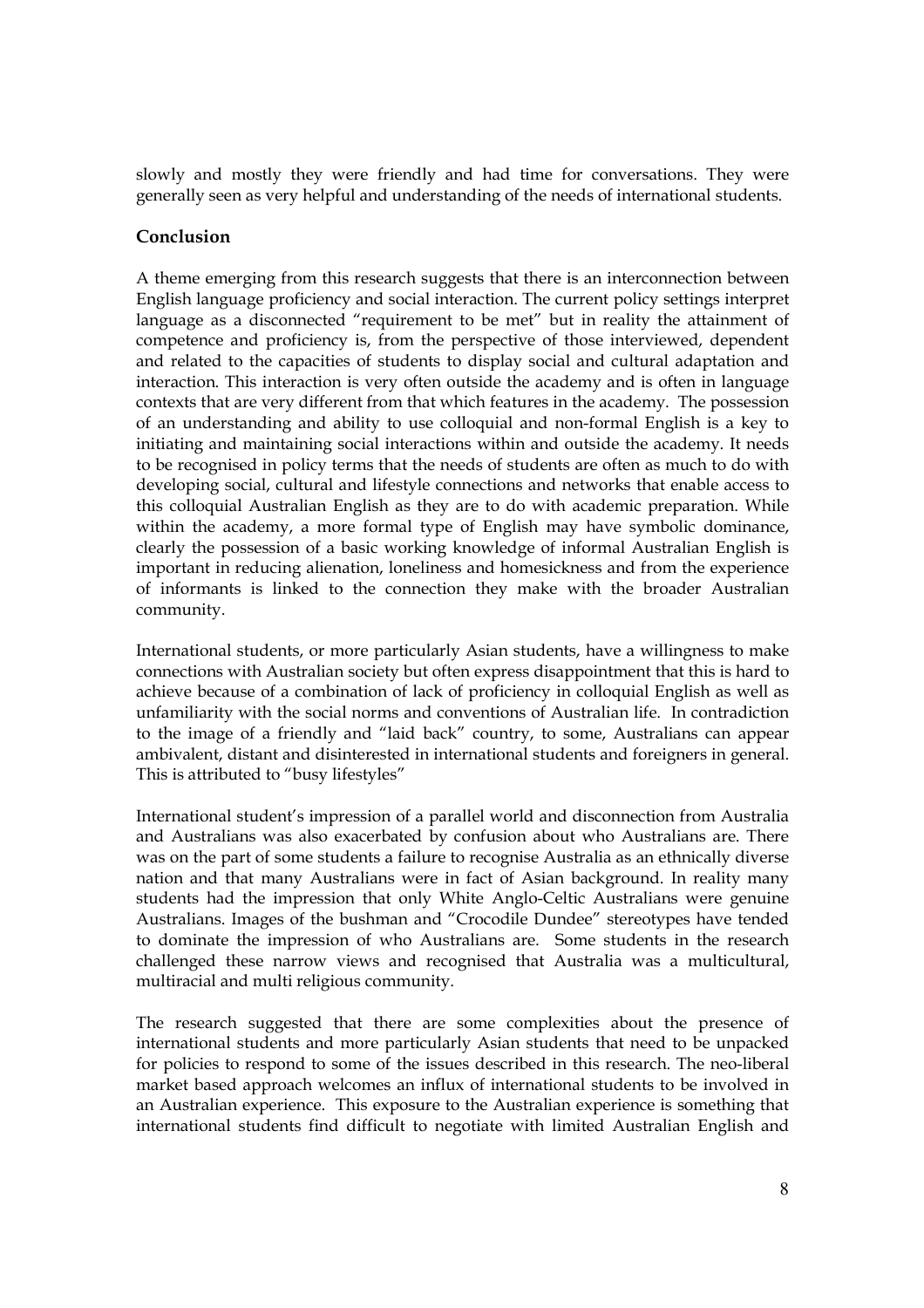knowledge of social norms. Anxieties are triggered by an impression that Asian students "don't mix in" and "stick together" yet opportunities for such interaction are often left to random chance. In many cases students manage, often with great difficulty. This image of the "ghettoisation" of the campus and the parallel worlds is mistakenly shared by those who are most adept and effective at mixing with Australians and know about the diversity of who Australians are.

From the data that we gathered in this project, there is a complex pattern of intercultural negotiation through the medium of English inside and outside the academy that influences the life of international students. Simply addressing issues of standard and English proficiency in the academy disconnected from social and cultural aspects of student life will not adequately address the needs of an increasingly diverse student population.

#### References

- Angelo , D., Coleman, C., Wilkinson, M., Austin, P., Blake, B., Butler, S., Dench, S., & Ober, D.(1994) Australian Phrase Book. Hong Kong: Lonely Planet Productions.
- Bowles, C. (1986) G'Day! Teach Yourself Australian. Sydney: Angus & Robertson.
- Cameron, B. & Meade, P. (2002) Supporting the transition to university of international student: issues and challenges in Nulty, D (ed.), Changing Agendas 'Te Ao Hurihuri', proceedings of the Sixth Pacific Rim conference on First year higher education, University of Canterbury, Christchurch, New Zealand.
- Habermas, J. (1990) The Lifeworld and the System: A Critique of Functionalism (Vol2). Polity Press, New York.
- Hanks, W. F. (2005) Pierre Bourdieu and the practices of language, Annual Review of Anthropology, 34, p. 67.
- Jenkins, R. (1992) Pierre Bourdieu, London: Routledge.
- Leder G.C & Forgasz, H.J. (2004) Australian and international and mature age students: the daily challenges. Higher Education Research and Development. 23(2) pp. 184-198.
- Novera, I. S. (2004) Indonesian Post graduate students studying in Australia: An examination of their Academic, social and cultural experiences. International Education Journal. 5(4) pp. 475-487.
- Robertson, M., Line, M., Jones, S., & Thomas, S. (2000) International students, learning environments and perceptions: in case study using the Delphi technique. Higher Education Research and Development. 19(1) pp. 89-102.